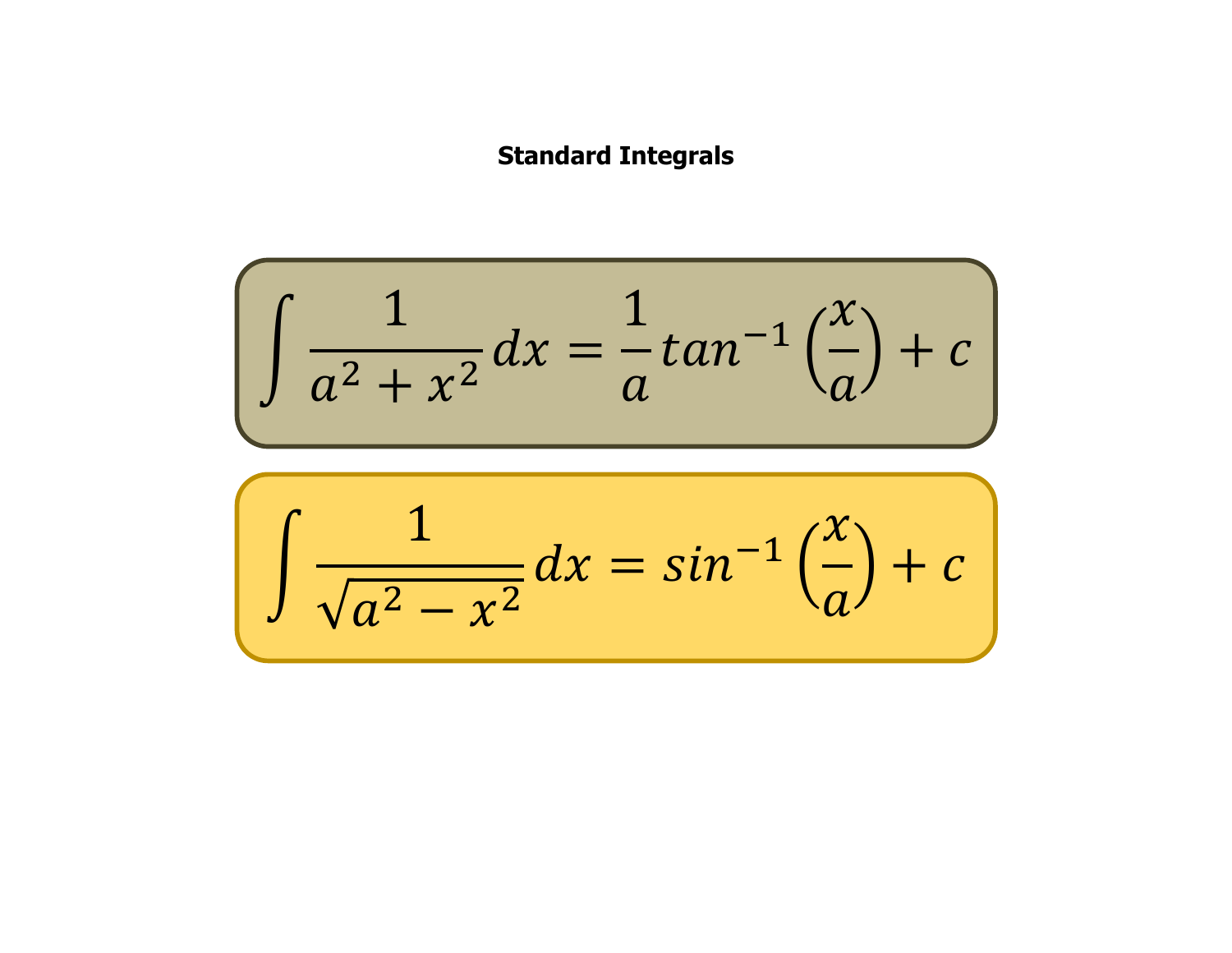$$
\cos \theta = \sqrt{1 - \sin^2 \theta}
$$
 is useful for  
\n
$$
\sec^2 \theta = 1 + \tan^2 \theta
$$
 is useful for  
\n
$$
\tan^2 \theta = \sec^2 \theta - 1
$$
 is useful for  
\n
$$
x^2 - 1
$$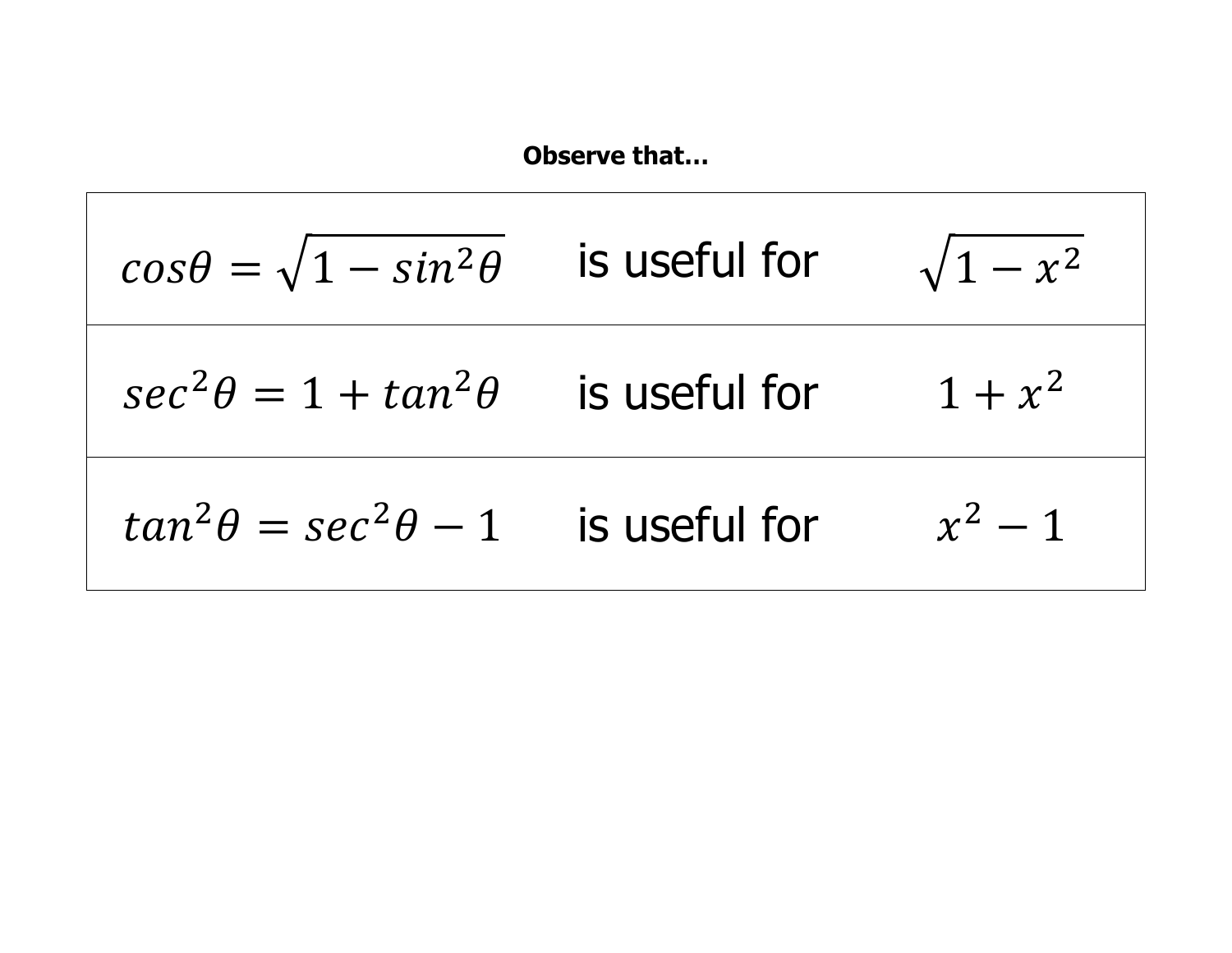Proof of 
$$
\int \frac{1}{a^2 + x^2} dx = \frac{1}{a} \tan^{-1} \left( \frac{x}{a} \right) + c
$$

Step 1: Proof of 
$$
\int \frac{1}{1+x^2} dx = \tan^{-1} x
$$

$$
y = \tan^{-1}x
$$

$$
\Rightarrow x = \tan y
$$

Using the fact that  $y = \tan x \Longrightarrow \frac{dy}{dx}$  $\frac{dy}{dx}$  =  $sec^2x$ , the product rule gives:

$$
\frac{dx}{dy} = \sec^2 y = 1 + \tan^2 y = 1 + x^2
$$

(because  $sec^2 \theta = 1 + tan^2 \theta$  and  $tan y = x$ )

$$
\Rightarrow \frac{dy}{dx} = \frac{1}{1 + x^2}
$$

We have the result that when:

$$
y = \tan^{-1} x
$$

$$
\frac{dy}{dx} = \frac{1}{1 + x^2}
$$

And…

$$
\int \frac{1}{1+x^2} dx = \tan^{-1}x
$$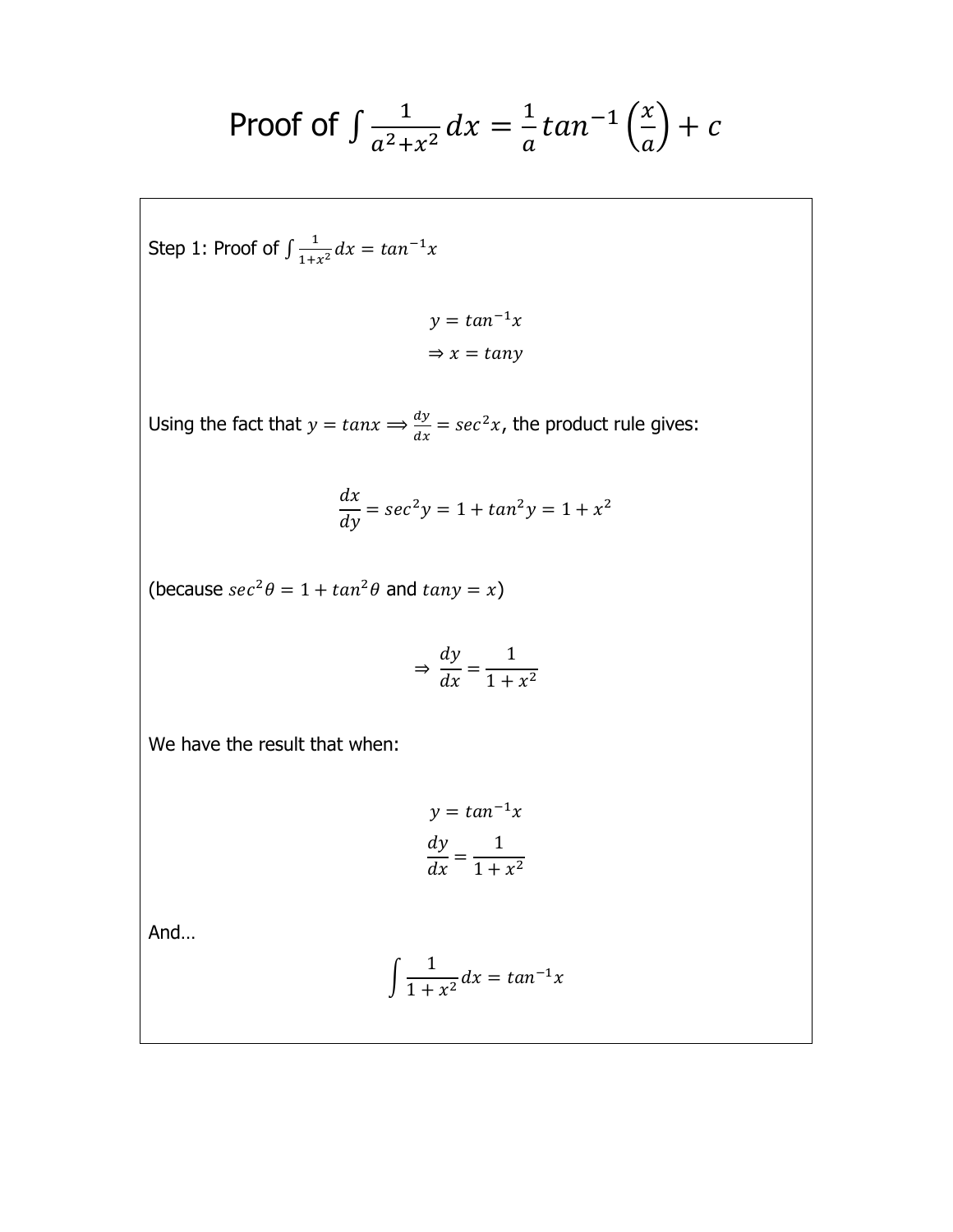Step 2: Proof of  $\int \frac{1}{a^2 + b^2}$  $\frac{1}{a^2+x^2}dx = \frac{1}{a}$  $\frac{1}{a}$ tan<sup>-1</sup> $\left(\frac{x}{a}\right)$  $\frac{x}{a}$ 

This follows as an extension by integration by substitution:

$$
\int \frac{1}{a^2 + x^2} dx
$$
  
= 
$$
\int \frac{1}{a^2 \left[1 + \left(\frac{x}{a}\right)^2\right]} dx
$$
  
= 
$$
\frac{1}{a} \int \frac{1}{a \left[1 + \left(\frac{x}{a}\right)^2\right]} dx
$$
  
= 
$$
\frac{1}{a} \int \frac{1}{a} \times \frac{1}{\left[1 + \left(\frac{x}{a}\right)^2\right]} dx
$$

Using the substitution  $u = \frac{x}{x}$  $\frac{x}{a}$ , where  $\frac{du}{dx} = \frac{1}{a}$  $\frac{1}{a}$ :

$$
= \frac{1}{a} \int \frac{1}{[1+u^2]} \frac{du}{dx} dx
$$

$$
= \frac{1}{a} \int \frac{1}{[1+u^2]} du
$$

$$
= \frac{1}{a} \tan^{-1} u
$$

$$
= \frac{1}{a} \tan^{-1} \left(\frac{x}{a}\right)
$$

$$
\int \frac{1}{a^2 + x^2} dx = \frac{1}{a} \tan^{-1} \left(\frac{x}{a}\right)
$$

$$
\int \frac{1}{a^2 + x^2} dx = \frac{1}{a} \tan^{-1} \left(\frac{x}{a}\right)
$$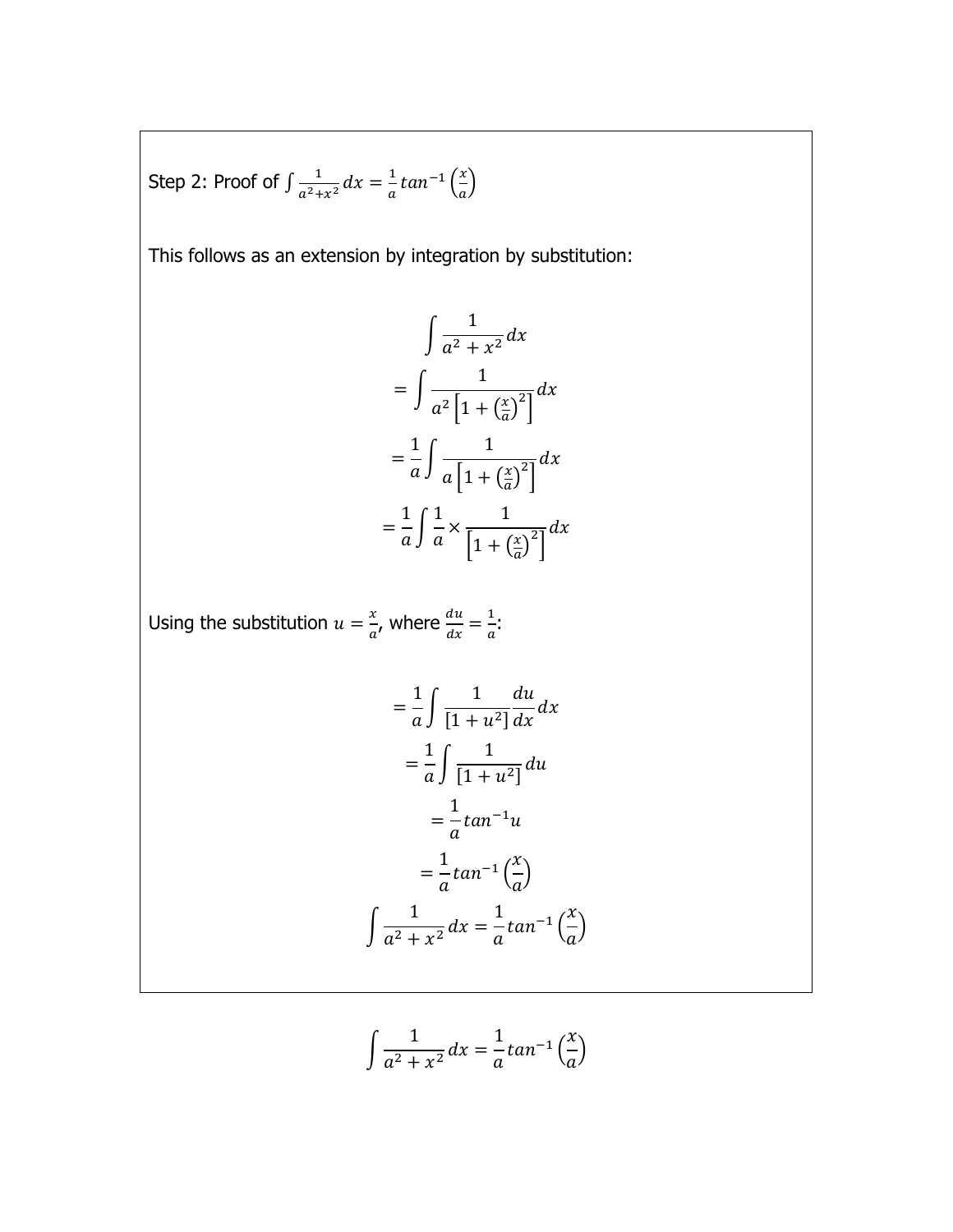Proof of 
$$
\int \frac{1}{\sqrt{a^2 - x^2}} dx = \sin^{-1} \left( \frac{x}{a} \right) + c
$$

Step 1: Proof of 
$$
\int \frac{1}{\sqrt{1-x^2}} dx = \sin^{-1}x
$$
  
\n $y = \sin^{-1}x$   
\n $\Rightarrow x = \sin y$   
\n $y = \sin x$ ,  $\frac{dy}{dx} = \cos x$  gives:  
\n
$$
\frac{dx}{dy} = \cos y = \sqrt{1 - \sin^2 y} = \sqrt{1 - x^2}
$$
\n
$$
\Rightarrow \frac{dy}{dx} = \frac{1}{\sqrt{1 - x^2}}
$$
\nWe have the result that when:  
\n $y = \sin^{-1}x$   
\n
$$
\frac{dy}{dx} = \frac{1}{\sqrt{1 - x^2}}
$$

And…

$$
\int \frac{1}{\sqrt{1 - x^2}} dx = \sin^{-1} x
$$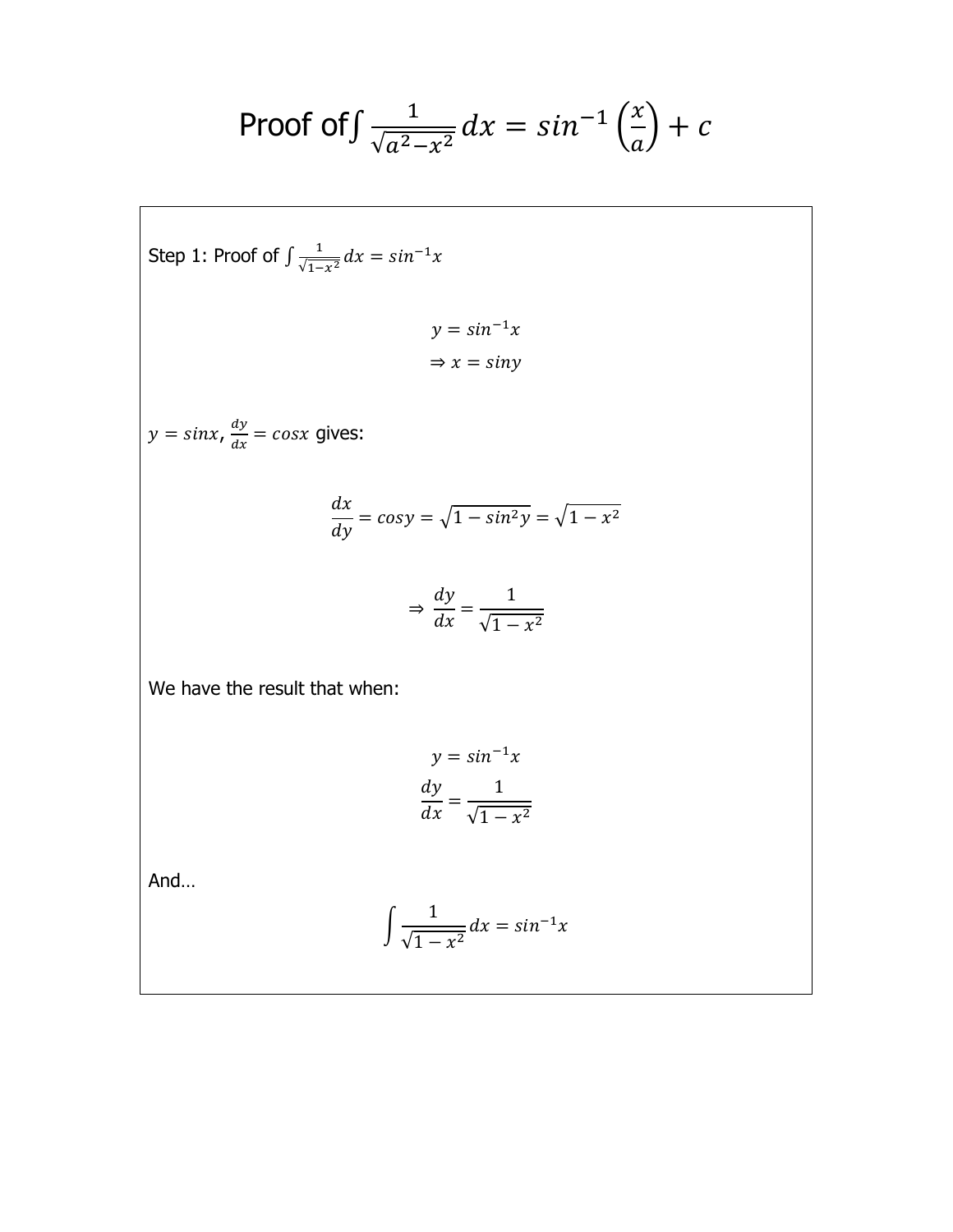Step 2: Proof of  $\int \frac{1}{\sqrt{x^2}}$  $\frac{1}{\sqrt{a^2-x^2}}dx = \sin^{-1}\left(\frac{x}{a}\right)$  $\frac{x}{a}$ 

This follows as an extension by integration by substitution:

$$
\int \frac{1}{\sqrt{a^2 - x^2}} dx
$$
  
= 
$$
\int \frac{1}{\sqrt{a^2 \left[1 - \left(\frac{x}{a}\right)^2\right]}} dx = \int \frac{1}{a\sqrt{\left[1 - \left(\frac{x}{a}\right)^2\right]}} dx
$$
  
= 
$$
\int \frac{1}{a\sqrt{\left[1 - \left(\frac{x}{a}\right)^2\right]}} dx
$$
  
= 
$$
\int \frac{1}{a} \times \frac{1}{\sqrt{\left[1 - \left(\frac{x}{a}\right)^2\right]}} dx
$$

Using the substitution  $u = \frac{x}{x}$  $\frac{x}{a}$ , where  $\frac{du}{dx} = \frac{1}{a}$  $\frac{1}{a}$ :

$$
= \int \frac{1}{\sqrt{[1 - u^2]}} \frac{du}{dx} dx
$$

$$
= \int \frac{1}{\sqrt{[1 - u^2]}} du
$$

$$
= \sin^{-1} u
$$

$$
= \sin^{-1} \left(\frac{x}{a}\right)
$$

$$
\int \frac{1}{\sqrt{a^2 - x^2}} dx = \sin^{-1} \left(\frac{x}{a}\right)
$$

$$
\int \frac{1}{\sqrt{a^2 - x^2}} dx = \sin^{-1} \left(\frac{x}{a}\right)
$$